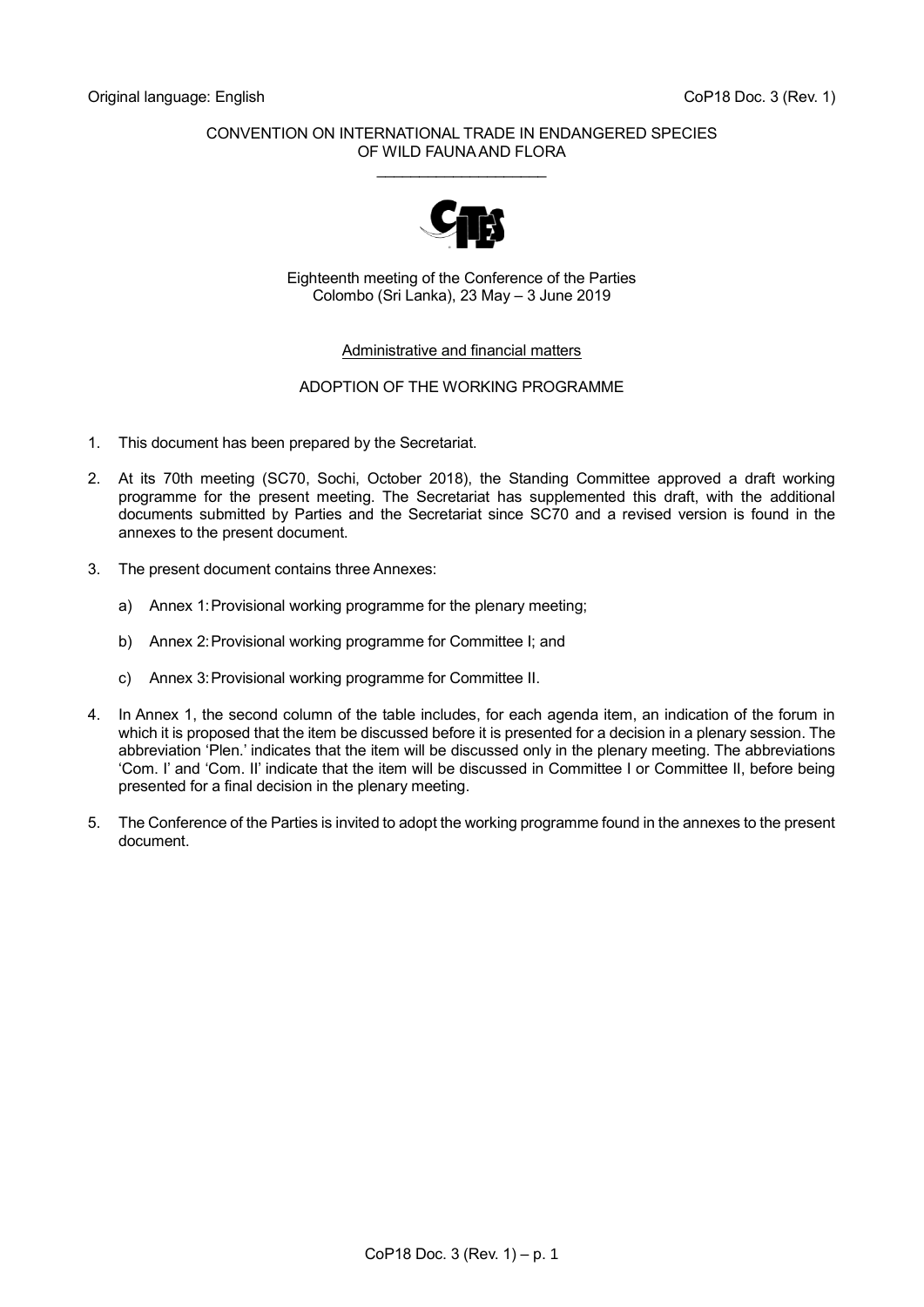# PROVISIONAL WORKING PROGRAMME FOR THE PLENARY MEETING

| Tuesday 21 May 2019  |                       |                          |     |                                                                                                           |
|----------------------|-----------------------|--------------------------|-----|-----------------------------------------------------------------------------------------------------------|
| Morning:             | 08h00-12h00           |                          |     | Registration of participants                                                                              |
|                      | and                   |                          |     |                                                                                                           |
| Afternoon:           | 14h00-17h00           |                          |     |                                                                                                           |
|                      | Wednesday 22 May 2019 |                          |     |                                                                                                           |
| Morning:             | 08h00-12h00           |                          |     | Registration of participants (cont.)                                                                      |
|                      | 09h00-12h00           |                          |     | 71st meeting of the Standing Committee                                                                    |
| Afternoon:           | 14h00-16h00           |                          |     | Registration of participants (cont.)                                                                      |
|                      | 14h00-17h00           |                          |     | 71st meeting of the Standing Committee (cont.)                                                            |
|                      |                       |                          |     | Opening of the meeting                                                                                    |
| Evening:             | 18h00-20h00           | Plen.                    |     | Opening ceremony                                                                                          |
|                      |                       | Plen.                    |     | Welcoming addresses                                                                                       |
| Thursday 23 May 2019 |                       |                          |     |                                                                                                           |
| Morning:             | 08h00-13h00           |                          |     | Registration of participants (cont.)                                                                      |
|                      |                       |                          |     | <b>Administrative and financial matters</b>                                                               |
|                      | 9h30-12h30            | Plen.                    | 1.  | Election of Chair, Alternate Chair and Vice-Chairs of the<br>meeting and of Chairs of Committees I and II |
|                      |                       | Plen.                    | 2.  | Adoption of the agenda                                                                                    |
|                      |                       | Plen.                    | 3.  | Adoption of the working programme                                                                         |
|                      |                       |                          | 4.  | <b>Rules of Procedure</b>                                                                                 |
|                      |                       | Plen.                    |     | 4.1 Rules of Procedure for the 18th meeting of the<br><b>Conference of the Parties</b>                    |
|                      |                       |                          | 5.  | <b>Credentials Committee</b>                                                                              |
|                      |                       | Plen.                    |     | 5.1<br><b>Establishment of the Credentials Committee</b>                                                  |
|                      |                       | Plen.                    | 6.  | Admission of observers                                                                                    |
|                      |                       | <b>Strategic matters</b> |     |                                                                                                           |
|                      |                       |                          |     | 9. Committee reports and recommendations                                                                  |
|                      |                       |                          |     | 9.1<br><b>Standing Committee</b>                                                                          |
|                      |                       | Plen.                    |     | Report of the Chair<br>9.1.1                                                                              |
|                      |                       |                          |     | 9.2<br>Animals Committee                                                                                  |
|                      |                       | Plen.                    |     | Report of the Chair<br>9.2.1                                                                              |
|                      |                       |                          |     | <b>Plants Committee</b><br>9.3                                                                            |
|                      |                       | Plen.                    |     | 9.3.1<br>Report of the Chair                                                                              |
|                      |                       | Plen.                    | 22. | United Nations World Wildlife Day                                                                         |
|                      |                       | Plen.                    | 23. | Youth engagement                                                                                          |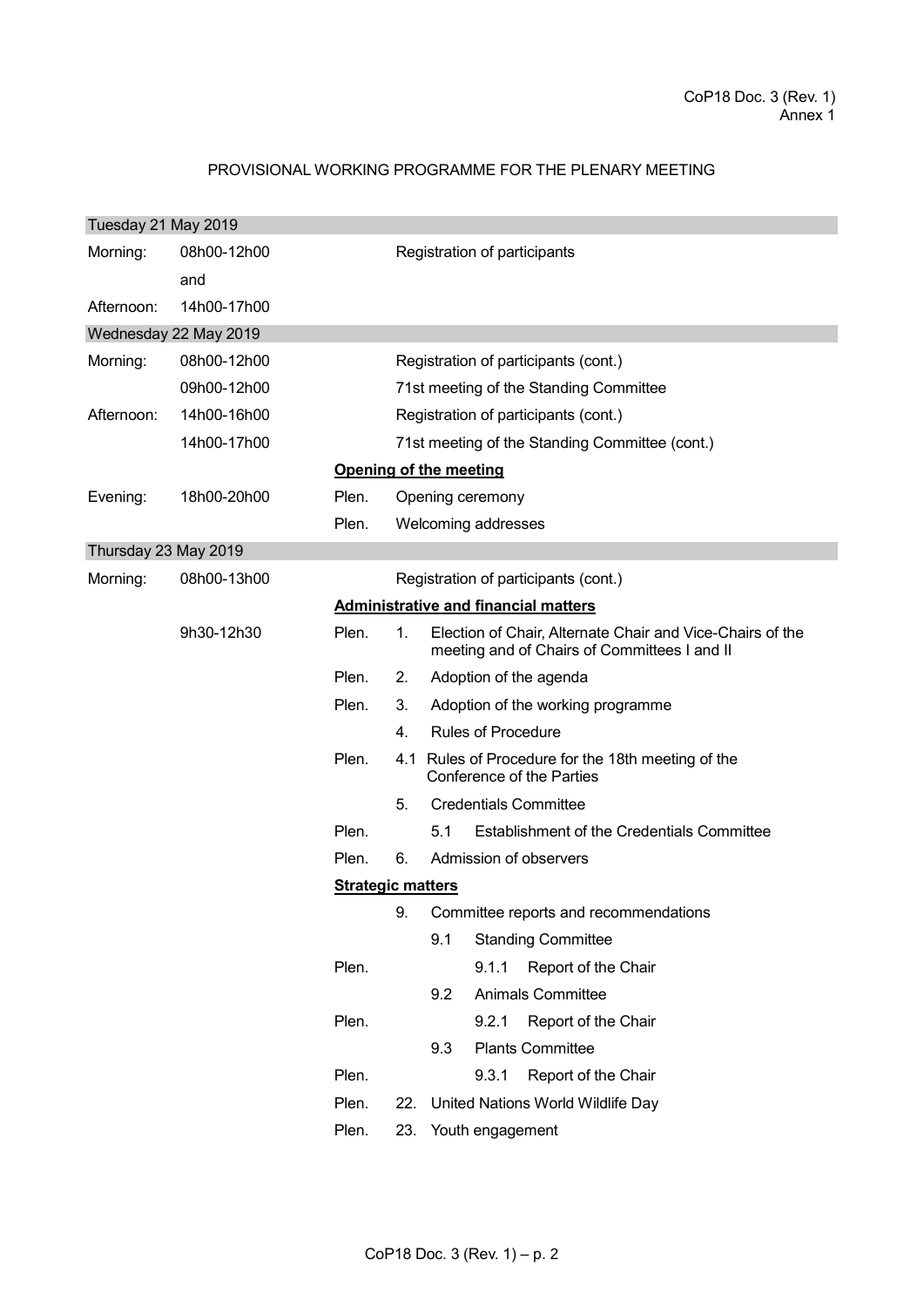|                      |                                           | <b>Credentials Committee</b><br>5.                                                                              |
|----------------------|-------------------------------------------|-----------------------------------------------------------------------------------------------------------------|
|                      |                                           | 5.2<br>Plen.<br>Report of the Credentials Committee                                                             |
| Afternoon:           | 14h00-17h30                               | Meetings of Parties on a regional basis                                                                         |
| Friday 24 May 2019   |                                           |                                                                                                                 |
| Morning:             | 09h00-12h00                               | Meetings of Committees I and II                                                                                 |
|                      | and                                       |                                                                                                                 |
| Afternoon:           | 14h00-17h30                               |                                                                                                                 |
| Saturday 25 May 2019 |                                           |                                                                                                                 |
| Morning:             | 09h00-12h00                               | Meetings of Committees I and II (cont.)                                                                         |
|                      | and                                       |                                                                                                                 |
| Afternoon:           | 14h00-17h30                               |                                                                                                                 |
| Sunday 26 May 2019   |                                           |                                                                                                                 |
| Morning:             | 09h00-12h00                               | Meetings of Committees I and II (cont.)                                                                         |
|                      | and                                       |                                                                                                                 |
| Afternoon:           | 14h00-17h30                               |                                                                                                                 |
| Monday 27 May 2019   |                                           |                                                                                                                 |
| Morning:             | 09h00-12h00                               | Meetings of Committees I and II (cont.)                                                                         |
|                      | and                                       |                                                                                                                 |
| Afternoon:           | 14h00-17h30                               |                                                                                                                 |
| Tuesday 28 May 2019  |                                           |                                                                                                                 |
| Morning:             | 09h00-12h00                               | Meetings of Committees I and II (cont.)                                                                         |
|                      | and                                       |                                                                                                                 |
| Afternoon:           | 14h00-17h30                               |                                                                                                                 |
|                      | Wednesday 29 May and Thursday 30 May 2019 |                                                                                                                 |
|                      |                                           | No official meetings                                                                                            |
| Friday 31 May 2019   |                                           |                                                                                                                 |
| Morning:             | 09h00-12h00                               | Meetings of Committees I and II (cont.)                                                                         |
|                      | and                                       |                                                                                                                 |
| Afternoon:           | 14h00-17h30                               |                                                                                                                 |
| Saturday 1 June 2019 |                                           |                                                                                                                 |
| Morning:             | 09h00-12h00                               | Meetings of Committees I and II (cont.)                                                                         |
|                      | and                                       |                                                                                                                 |
| Afternoon:           | 14h00-17h30                               |                                                                                                                 |
| Sunday 2 June 2019   |                                           |                                                                                                                 |
| Morning:             | 09h00-12h00                               | <b>Administrative and financial matters (cont.)</b>                                                             |
|                      |                                           | <b>Rules of Procedure</b><br>4.                                                                                 |
|                      |                                           | Review of the Rules of Procedure<br>(Com.II)<br>4.2                                                             |
|                      |                                           | Administration, finance and budget of the Secretariat and<br>7.<br>of meetings of the Conference of the Parties |
|                      |                                           | Administration of the Secretariat<br>(Com.II)<br>7.1                                                            |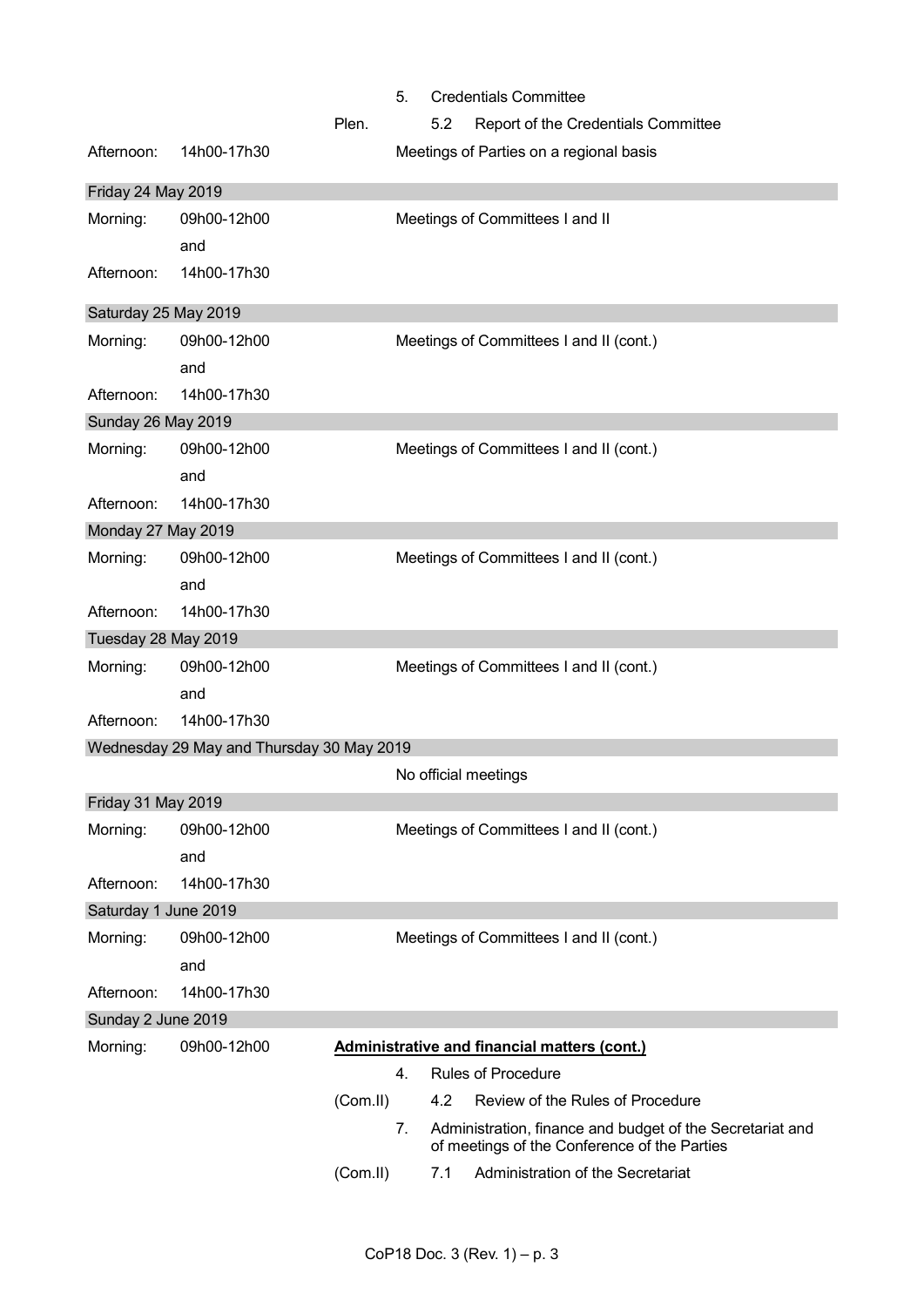| (Com.II)                         |     | 7.2  |                          | Report of the Executive Director of UNEP on<br>administrative and other matters            |
|----------------------------------|-----|------|--------------------------|--------------------------------------------------------------------------------------------|
| (Com.II)                         |     | 7.3  |                          | Financial reports for 2016-2019                                                            |
| (Com.II)                         |     | 7.4  |                          | Budget and work programme for 2020 to 2022                                                 |
| (Com.II)                         |     | 7.5  |                          | Access to funding, including GEF funding                                                   |
| (Com.II)                         |     | 7.6  |                          | Sponsored delegates project                                                                |
| (Com.II) 8.                      |     |      |                          | Draft resolution on language strategy for the Convention                                   |
| <b>Strategic matters (cont.)</b> |     |      |                          |                                                                                            |
|                                  | 9.  |      |                          | Committee reports and recommendations                                                      |
|                                  |     | 9.1  |                          | <b>Standing Committee</b>                                                                  |
| Plen.                            |     |      | 9.1.2                    | Election of new regional and alternate<br>regional members                                 |
|                                  |     | 9.2  |                          | Animals Committee                                                                          |
| Plen.                            |     |      | 9.2.2                    | Election of new regional and alternate<br>regional members                                 |
|                                  |     | 9.3  |                          | <b>Plants Committee</b>                                                                    |
| Plen.                            |     |      | 9.3.2                    | Election of new regional and alternate<br>regional members                                 |
|                                  |     |      |                          | (Com.II) 10. CITES Strategic Vision post-2020                                              |
| (Com.II) 11.                     |     |      |                          | Review of the Convention                                                                   |
| (Com.I) 12.                      |     |      |                          | Securing better implementation of marine fish species<br>listings in the Appendices        |
| (Com.II) 13.                     |     |      |                          | Revision of Resolution Conf. 11.1 (Rev. CoP17) on<br><b>Establishment of committees</b>    |
|                                  |     |      | <b>Plants Committees</b> | (Com.II) 14. Potential conflicts of interest in the Animals and                            |
|                                  | 15. |      |                          | Cooperation with organizations and multilateral<br>environmental agreements                |
| (Com.II)                         |     |      | conventions              | 15.1 Cooperation with other biodiversity-related                                           |
| (Com.II)                         |     | 15.2 |                          | Commission for the Conservation of Antarctic Marine<br>Living Resources (CCAMLR)           |
| (Com.II)                         |     | 15.3 |                          | Global Strategy for Plant Conservation                                                     |
| (Com.II)                         |     | 15.4 |                          | Intergovernmental Science-Policy Platform on<br><b>Biodiversity and Ecosystem Services</b> |
| (Com.II)                         |     | 15.5 | Crime                    | International Consortium on Combating Wildlife                                             |
| (Com.II)                         |     | 15.6 | Convention               | Cooperation between CITES and the World Heritage                                           |
|                                  |     |      |                          | (Com.I) 16. CITES tree species programme                                                   |
|                                  |     |      | 17. Rural Communities    |                                                                                            |
| (Com.II)                         |     | 17.1 |                          | Report of the Standing Committee                                                           |
| (Com.II)                         |     | 17.2 | (Rev. CoP17)             | Proposed amendments to Resolution Conf. 4.6<br>(Rev. CoP17) and Resolution Conf. 9.24      |
| (Com.II)                         |     | 17.3 |                          | Participatory mechanism for rural communities                                              |
|                                  | 18. |      |                          | <b>CITES and livelihoods</b>                                                               |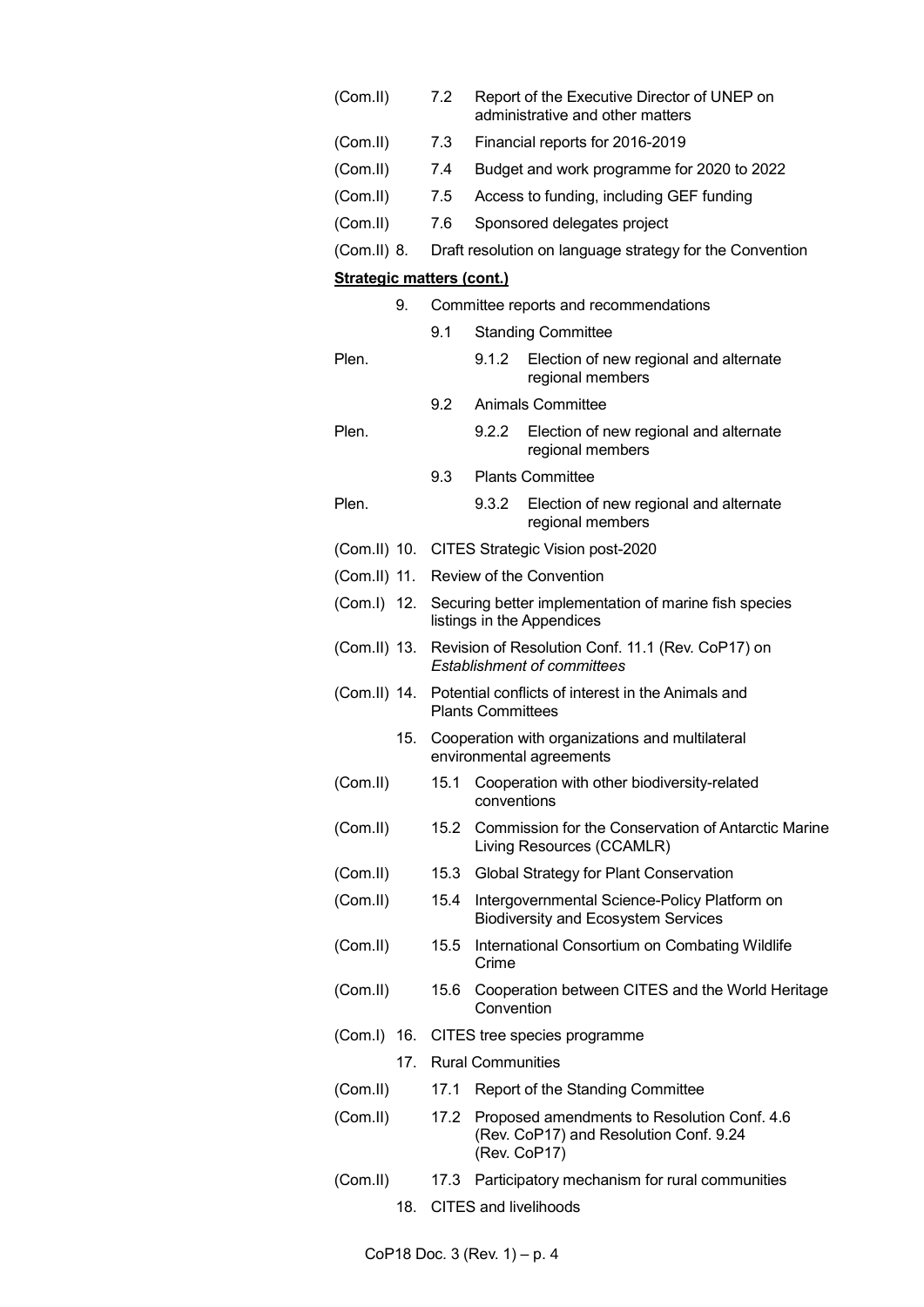|            |             | (Com.II)                   |           | 18.1 Report of the Secretariat                                                                                           |
|------------|-------------|----------------------------|-----------|--------------------------------------------------------------------------------------------------------------------------|
|            |             | (Com.II)                   |           | 18.2 Proposal by Peru                                                                                                    |
|            |             | (Com.II)                   | 18.3      | Proposed amendments to Resolution Conf. 9.24<br>(Rev. CoP17)                                                             |
|            |             |                            |           | (Com.II) 19. Food security and livelihoods                                                                               |
|            |             |                            |           | (Com.II) 20. Demand reduction strategies to combat illegal trade in<br><b>CITES-listed species</b>                       |
|            |             |                            |           | 21. Capacity building and identification materials                                                                       |
|            |             | (Com.II)                   |           | 21.1 Capacity-building and identification materials                                                                      |
|            |             | (Com.II)                   |           | 21.2 Capacity-building activities specified in Resolutions<br>and Decisions                                              |
|            |             | (Com.II)                   |           | 21.3 Framework to facilitate coordination, transparency<br>and accountability of CITES capacity-building efforts         |
|            |             |                            |           | Interpretation and implementation matters                                                                                |
|            |             |                            |           | <b>Existing Resolutions and Decisions</b>                                                                                |
|            |             |                            |           | (Com.II) 24. Review of Resolutions                                                                                       |
|            |             |                            |           | (Com.II) 25. Review of Decisions                                                                                         |
|            |             |                            |           | General compliance and enforcement                                                                                       |
|            |             |                            |           | (Com.II) 26. National laws for implementation of the Convention                                                          |
|            |             |                            |           | (Com.II) 27. CITES compliance matters                                                                                    |
|            |             |                            |           | (Com.II) 28. Compliance Assistance Programme                                                                             |
|            |             |                            |           | (Com.II) 29. Country-wide Significant Trade Reviews                                                                      |
|            |             |                            |           | 30. Compliance in relation to Malagasy ebonies<br>(Diospyros spp.) and palisanders and rosewoods<br>(Dalbergia spp.)     |
|            |             | (Com.I)                    |           | 30.1 Report of Madagascar                                                                                                |
|            |             | (Com.II)                   |           | 30.2 Report of the Standing Committee                                                                                    |
|            |             |                            |           | (Com.II) 31. Domestic markets for frequently illegally traded specimens                                                  |
|            |             |                            |           | (Com.II) 32. Enforcement matters                                                                                         |
|            |             |                            |           | 33. Combating wildlife cybercrime                                                                                        |
|            |             | (Com.I)                    |           | 33.1 Report of the Secretariat                                                                                           |
|            |             | (Com.II)                   |           | 33.2 Report of the Standing Committee                                                                                    |
|            |             |                            |           | (Com.II) 34. Wildlife crime enforcement support in West and<br>Central Africa                                            |
|            |             |                            |           | (Com.II) 35. Disposal of confiscated specimens                                                                           |
|            |             |                            |           | (Com.II) 36. Storage and management of illegal trade data collected<br>through the Parties' annual illegal trade reports |
|            |             |                            |           | (Com.II) 37. Working conditions of wildlife rangers and their implications<br>for implementation of CITES                |
| Afternoon: | 14h00-17h30 | <b>Regulation of trade</b> |           |                                                                                                                          |
|            |             |                            |           | (Com.II) 38. Designation and roles of Management Authorities                                                             |
|            |             |                            |           | (Com.II) 39. Guidance for making legal acquisition findings                                                              |
|            |             |                            | countries | (Com.II) 40. Due diligence by CITES Parties and obligations of importing                                                 |
|            |             |                            |           | (Com.II) 41. Electronic systems and information technologies                                                             |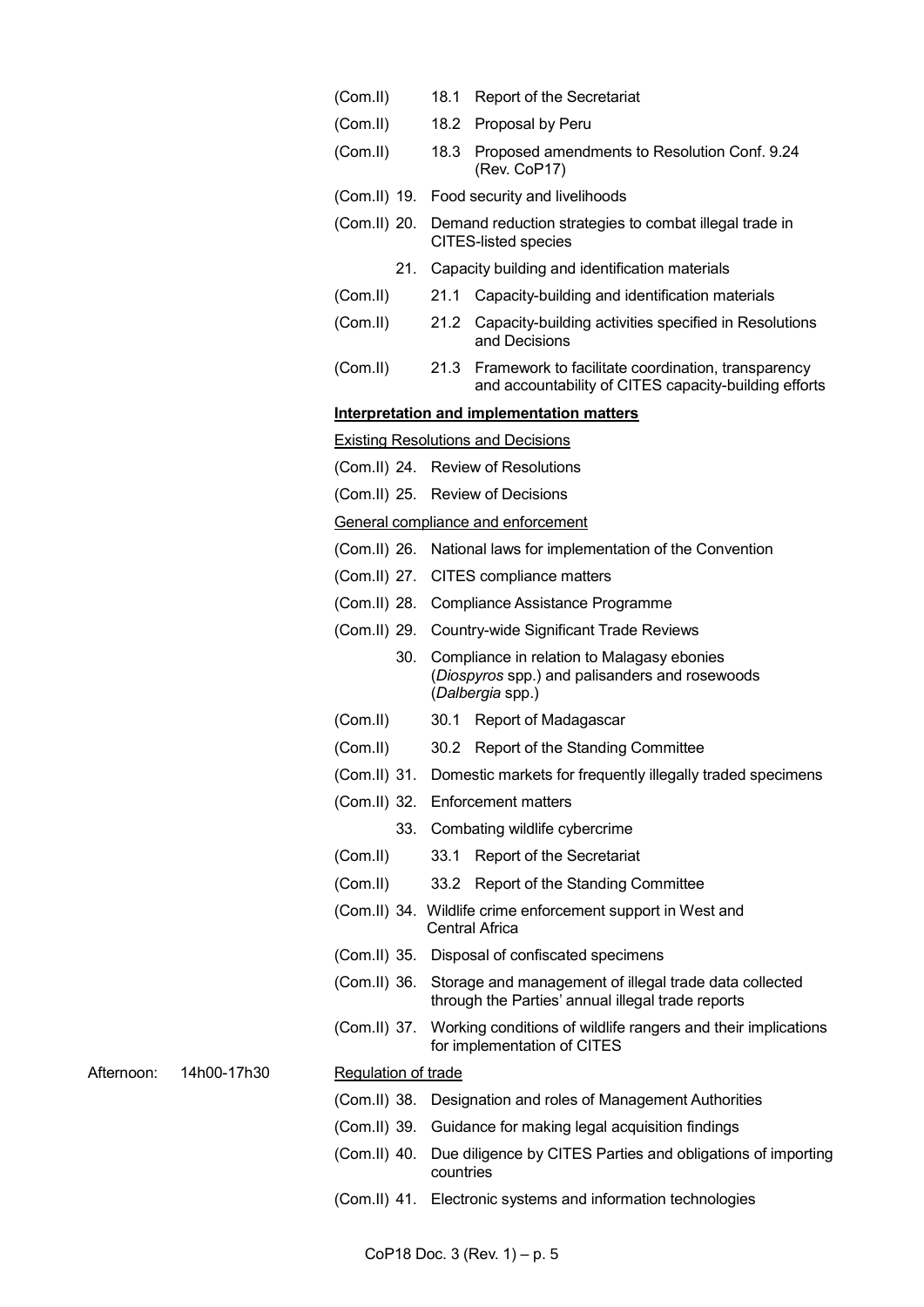|              |     | (Com.II) 42. Traceability                                                                                                                                                                    |
|--------------|-----|----------------------------------------------------------------------------------------------------------------------------------------------------------------------------------------------|
|              |     | (Com.II) 43. Specimens produced from synthetic or cultured DNA                                                                                                                               |
|              | 44. | Definition of the term 'appropriate and acceptable<br>destinations'                                                                                                                          |
| (Com.I)      |     | 44.1<br>Report of the Standing Committee                                                                                                                                                     |
| (Com.I)      |     | 44.2<br>International trade in live African elephants: Proposed<br>revision of Resolution Conf. 11.20 (Rev. CoP17) on<br>Definition of the term 'appropriate and acceptable<br>destinations' |
| (Com.I) 45.  |     | Non-detriment findings                                                                                                                                                                       |
| (Com.I) 46.  |     | Quotas for leopard hunting trophies                                                                                                                                                          |
| (Com.I) 47.  |     | Enhancement of quotas for markhor hunting trophies                                                                                                                                           |
| (Com.I) 48.  |     | Black rhinoceros hunting trophies:<br>Export quota for South Africa                                                                                                                          |
|              | 49. | Implications of the transfer of a species to Appendix I                                                                                                                                      |
| (Com.II)     |     | Report of the Secretariat<br>49.1                                                                                                                                                            |
| (Com.II)     |     | 49.2 Trade in 'pre-Appendix-I' specimen                                                                                                                                                      |
| (Com.II) 50. |     | Amendments to Resolution Conf. 10.13 (Rev. CoP15) on<br>Implementation of the Convention for timber species                                                                                  |
| (Com.II) 51. |     | Stocks and stockpiles                                                                                                                                                                        |
| (Com.II) 52. |     | Introduction from the sea                                                                                                                                                                    |
| (Com.II) 53. |     | Purpose codes on CITES permits and certificates                                                                                                                                              |
|              | 54. | Identification of specimens in trade                                                                                                                                                         |
| (Com. I)     |     | <b>Identification Manual</b><br>54.1                                                                                                                                                         |
| (Com.II)     |     | Identification of CITES-listed tree species<br>54.2                                                                                                                                          |
| (Com. I)     |     | 54.3<br>Identification of sturgeons and paddlefish specimens<br>in trade                                                                                                                     |
|              |     | (Com.II) 55. CITES implementation for trade in medicinal plant species                                                                                                                       |
|              |     | <b>Exemptions and special trade provisions</b>                                                                                                                                               |
| (Com.II) 56. |     | Simplified procedure for permits and certificates                                                                                                                                            |
| (Com.II) 57. |     | Implementation of the Convention relating to captive-bred<br>and ranched specimens                                                                                                           |
| (Com.II) 58. |     | Implementation of Resolution Conf. 17.7 on Review of trade<br>in animal specimens reported as produced in captivity                                                                          |
|              | 59. | Definition of the term 'artificially propagated'                                                                                                                                             |
| (Com.II)     |     | Guidance on the term 'artificially propagated'<br>59.1                                                                                                                                       |
| (Com.II)     |     | 59.2 Source codes for plant specimens in trade                                                                                                                                               |
|              |     | <b>Species specific matters</b>                                                                                                                                                              |
| (Com.II) 60. |     | Illegal trade in cheetahs (Acinonyx jubatus)                                                                                                                                                 |
| (Com.II) 61. |     | Sturgeons and paddlefish (Acipenseriformes spp.)                                                                                                                                             |
| (Com.I) 62.  |     | Draft decisions on the conservation of amphibians<br>(Amphibia)                                                                                                                              |
|              |     | (Com.I) 63. Eels (Anguilla spp.)                                                                                                                                                             |
|              |     | (Com.I) 64. Precious corals (Order Antipatharia and family Coralliidae)                                                                                                                      |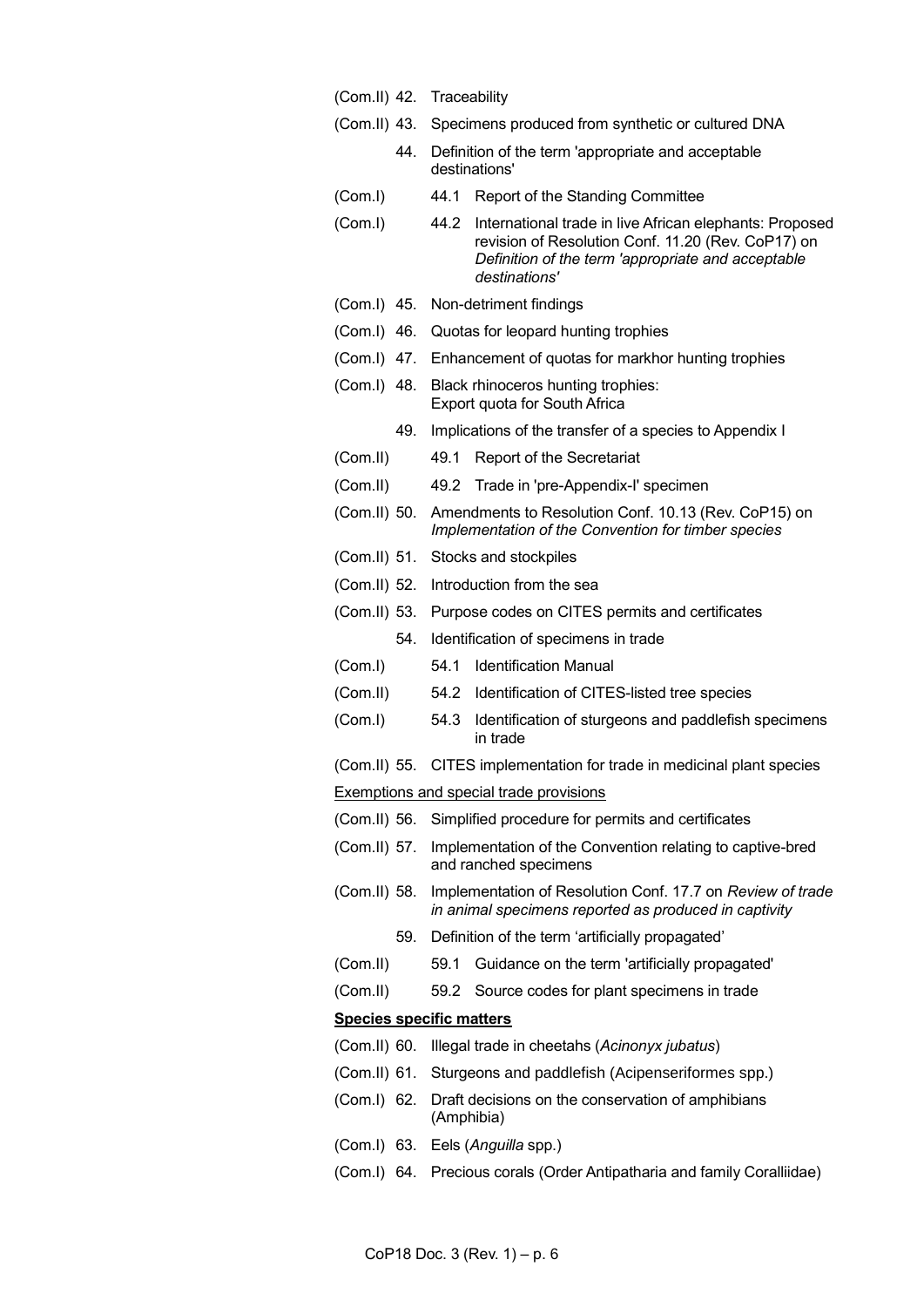|                    |             | (Com.I) 65.   |     |            | Implementation of Resolution Conf. 16.10 on<br>Implementation of the Convention for agarwood-producing<br>taxa [Aquilaria spp. and Gyrinops spp.] |
|--------------------|-------------|---------------|-----|------------|---------------------------------------------------------------------------------------------------------------------------------------------------|
|                    |             | $(Com.1)$ 66. |     |            | Trade in Boswellia spp. (Burseraceae)                                                                                                             |
|                    |             |               |     |            | (Com.I) 67. Humphead wrasse (Cheilinus undulatus)                                                                                                 |
|                    |             |               | 68. |            | Sharks and rays (Elasmobranchii spp.)                                                                                                             |
|                    |             | (Com. I)      |     | 68.1       | Report of the Animals Committee                                                                                                                   |
|                    |             | (Com. I)      |     |            | 68.2 Report of the Secretariat                                                                                                                    |
| Monday 3 June 2019 |             |               |     |            |                                                                                                                                                   |
| Morning:           | 09h00-12h00 |               |     |            | Species specific matters (cont.)                                                                                                                  |
|                    |             |               |     |            | 69. Elephants (Elephantidae spp.)                                                                                                                 |
|                    |             | (Com.II)      |     | 69.1       | Implementation of Resolution Conf. 10.10<br>(Rev. CoP17) on Trade in elephant specimens                                                           |
|                    |             | (Com.II)      |     | 69.2       | Report on Monitoring the Illegal Killing of Elephants<br>(MIKE)                                                                                   |
|                    |             | (Com.II)      |     | 69.3       | Report on the Elephant Trade Information System<br>(ETIS)                                                                                         |
|                    |             | (Com.II)      |     | 69.4       | Ivory stockpiles: proposed revision of Resolution<br>Conf. 10.10 (Rev. CoP17) on Trade in elephant<br>specimens                                   |
|                    |             | (Com.II)      |     | 69.5       | Implementing aspects of Resolution Conf. 10.10<br>(Rev. CoP17) on the closure of domestic ivory<br>markets                                        |
|                    |             | (Com.I) 70.   |     |            | Hawksbill turtle ( <i>Eretmochelys imbricata</i> ) and other<br>marine turtles (Cheloniidae and Dermochelyidae)                                   |
|                    |             |               |     |            | 71. Asian big cats (Felidae spp.)                                                                                                                 |
|                    |             | (Com.II)      |     |            | 71.1 Report of the Secretariat                                                                                                                    |
|                    |             | (Com.II)      |     |            | 71.2 Draft decisions on Asian big cats                                                                                                            |
|                    |             |               |     | to success | (Com.I) 72. Seahorses (Hippocampus spp.) on CITES - a roadmap                                                                                     |
|                    |             |               |     |            | (Com.I) 73. Great apes (Hominidae spp.)                                                                                                           |
|                    |             |               |     |            | (Com.I) 74. Rosewood timber species [Leguminosae (Fabaceae)]                                                                                      |
|                    |             |               |     |            | (Com.I) 75. Pangolins (Manis spp.)                                                                                                                |
|                    |             |               | 76. |            | African lion (Panthera leo)                                                                                                                       |
|                    |             | (Com. I)      |     | 76.1       | <b>Report of the Secretariat</b>                                                                                                                  |
|                    |             | (Com.1)       |     |            | 76.2 Conservation of and trade in African lions                                                                                                   |
|                    |             |               | 77. |            | Jaguar (Panthera onca)                                                                                                                            |
|                    |             | (Com.II)      |     | 77.1       | Jaguar trade                                                                                                                                      |
|                    |             | (Com.II)      |     |            | 77.2 Illegal trade in jaguar                                                                                                                      |
|                    |             |               |     |            | (Com.II) 78. Illegal trade in Tibetan antelope (Pantholops hodgsonii)                                                                             |
|                    |             | (Com.I) 79.   |     |            | Songbird trade and conservation management<br>(Passeriformes)                                                                                     |
|                    |             |               |     |            | (Com.I) 80. African cherry (Prunus africana)                                                                                                      |
|                    |             |               |     |            | (Com.I) 81. African grey parrots (Psittacus erithacus)                                                                                            |
|                    |             |               |     |            | (Com.I) 82. Banggai cardinalfish (Pterapogon kauderni)                                                                                            |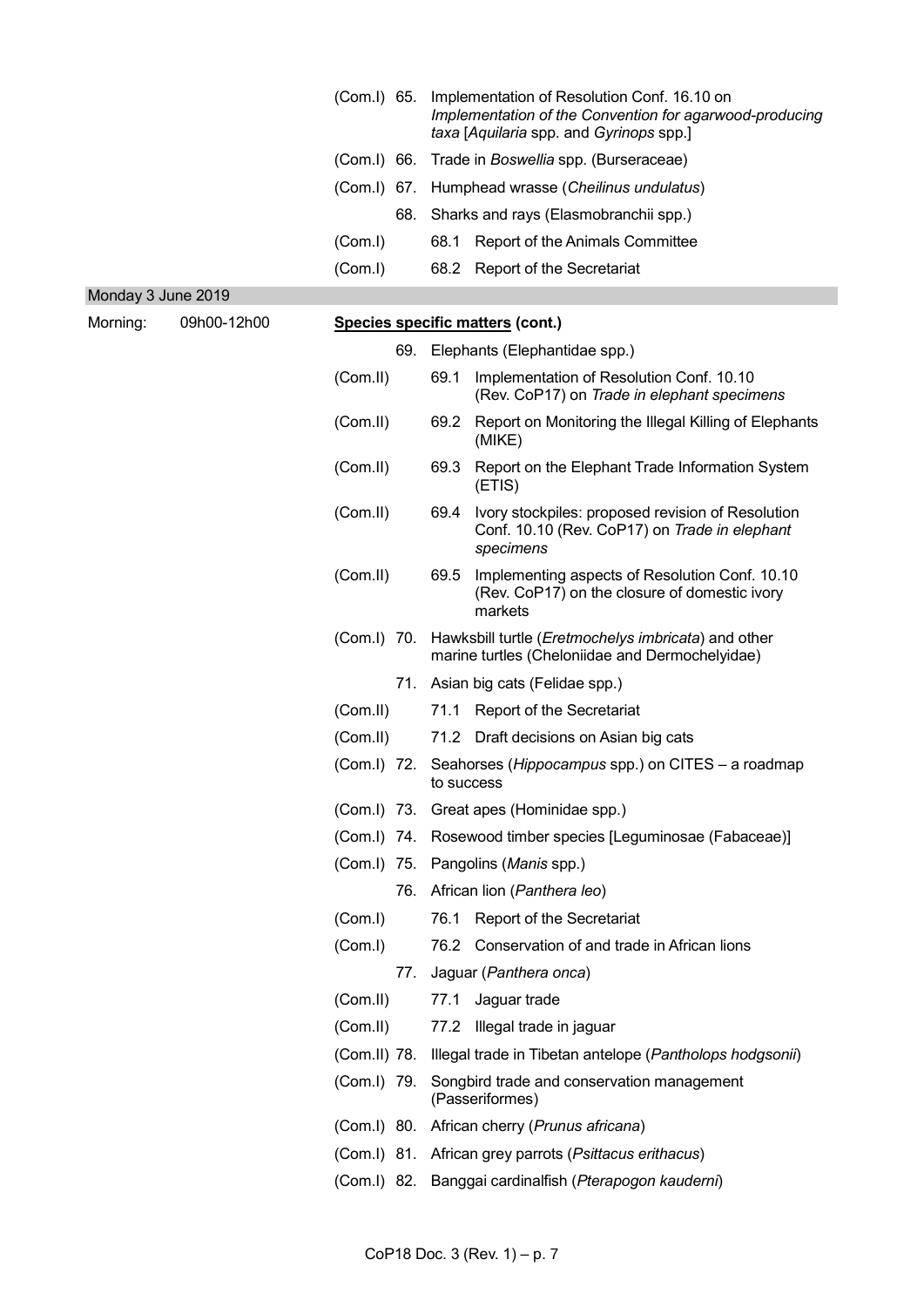|             |                                  |  | 83. Rhinoceroses (Rhinocerotidae spp.)                                                                                                                           |
|-------------|----------------------------------|--|------------------------------------------------------------------------------------------------------------------------------------------------------------------|
|             | (Com.II)                         |  | 83.1 Report of the Standing Committee and the<br>Secretariat                                                                                                     |
|             | (Com.II)                         |  | 83.2 Revisions to Resolution Conf. 9.14 (Rev. CoP17) on<br>Conservation of and trade in African and Asian<br>rhinoceroses, and associated decisions              |
|             |                                  |  | (Com.I) 84. Helmeted hornbill (Rhinoplax vigil)                                                                                                                  |
|             |                                  |  | (Com.I) 85. Queen conch (Strombus gigas)                                                                                                                         |
|             |                                  |  | (Com.I) 86. Saiga antelope (Saiga spp.)                                                                                                                          |
|             |                                  |  | (Com.I) 87. Conservation of the Titicaca water frog (Telmatobius culeus)                                                                                         |
|             |                                  |  | (Com.II) 88. Tortoises and freshwater turtles (Testudines spp.)                                                                                                  |
|             |                                  |  | (Com.I) 89. Totoaba (Totoaba macdonaldi)                                                                                                                         |
|             |                                  |  | (Com.I) 90. Black Sea bottlenose dolphin (Tursiops truncatus ponticus)                                                                                           |
|             |                                  |  | (Com.II) 91. Conservation of vicuña (Vicugna vicugna) and trade in its<br>fibre and products                                                                     |
|             |                                  |  | (Com.I) 92. Appendix-I listed species                                                                                                                            |
|             |                                  |  | (Com.I) 93. Neotropical tree species                                                                                                                             |
|             |                                  |  | (Com.I) 94. Conservation management of and trade in marine<br>ornamental fishes                                                                                  |
|             | (Com.II) 95.                     |  | Guidance materials, activities and tools aimed at enhancing<br>Parties' capacity to regulate bushmeat trade                                                      |
|             |                                  |  | (Com.I) 96. African Carnivores Initiative                                                                                                                        |
|             |                                  |  | (Com.I) 97. West African vulture trade and conservation management                                                                                               |
|             |                                  |  | Maintenance of the Appendices                                                                                                                                    |
|             |                                  |  | (Com.II) 98. Reservations with respect to amendments<br>to Appendices I and II                                                                                   |
|             |                                  |  | (Com.I) 99. Standard nomenclature                                                                                                                                |
|             |                                  |  | (Com.II) 100. Inclusion of species in Appendix III                                                                                                               |
|             | (Com.II) 101. Annotations        |  |                                                                                                                                                                  |
|             |                                  |  | (Com.II) 102. Annotations for Appendix-II orchids                                                                                                                |
|             |                                  |  | (Com.II) 103. Guidance for the publication of the Appendices                                                                                                     |
|             |                                  |  | (Com.I) 104. Review of Resolution Conf. 10.9 on Consideration of<br>proposals for the transfer of African elephant populations<br>from Appendix I to Appendix II |
|             |                                  |  | <b>Proposals to amend the Appendices</b>                                                                                                                         |
|             |                                  |  | (Com.I) 105. Proposals to amend Appendices I and II                                                                                                              |
| 14h00-16h00 |                                  |  | Proposals to amend the Appendices (cont.)                                                                                                                        |
|             |                                  |  | (Com.I) 105. Proposals to amend Appendices I and II                                                                                                              |
|             | <b>Conclusion of the meeting</b> |  |                                                                                                                                                                  |
|             | Plen.                            |  | 106. Determination of the time and venue of the next regular<br>meeting of the Conference of the Parties                                                         |
|             | Plen.                            |  | 107. Closing remarks                                                                                                                                             |
| 17h00-18h00 |                                  |  | 72nd meeting of the Standing Committee and extraordinary meetings of<br>the Animals and Plants Committees                                                        |

Afternoon: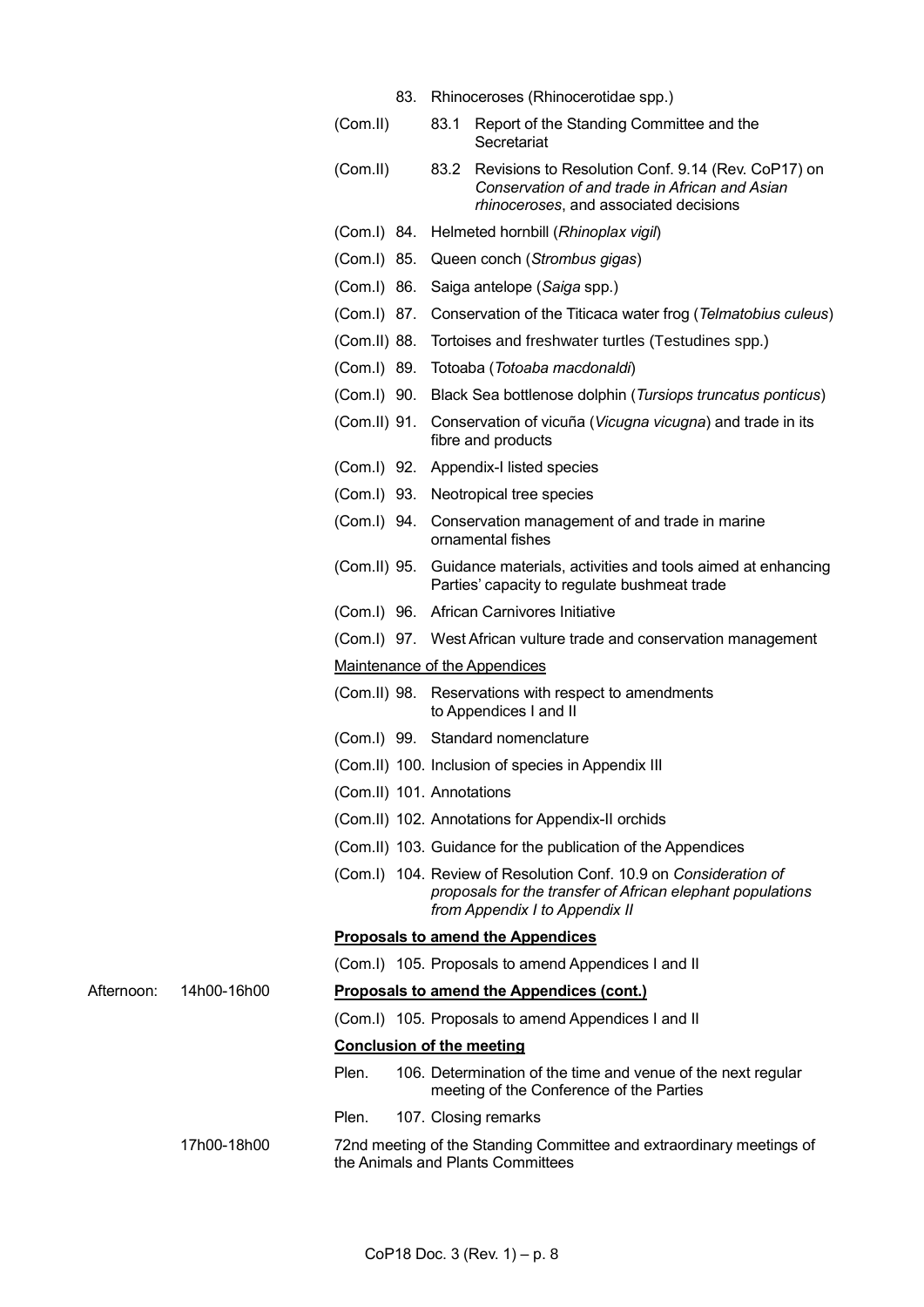# PROVISIONAL WORKING PROGRAMME FOR COMMITTEE I

| Friday 24 May 2019   |             |                                           |                                                                                                                                                                                           |  |  |  |  |
|----------------------|-------------|-------------------------------------------|-------------------------------------------------------------------------------------------------------------------------------------------------------------------------------------------|--|--|--|--|
| Morning:             | 09h00-12h00 | Interpretation and implementation matters |                                                                                                                                                                                           |  |  |  |  |
|                      |             |                                           | Regulation of trade                                                                                                                                                                       |  |  |  |  |
|                      |             | 44.                                       | Definition of the term 'appropriate and acceptable destinations'                                                                                                                          |  |  |  |  |
|                      |             |                                           | 44.1 Report of the Standing Committee                                                                                                                                                     |  |  |  |  |
|                      |             |                                           | 44.2 International trade in live African elephants: Proposed<br>revision of Resolution Conf. 11.20 (Rev. CoP17) on<br>Definition of the term 'appropriate and acceptable<br>destinations' |  |  |  |  |
|                      |             | <b>Species specific matters</b>           |                                                                                                                                                                                           |  |  |  |  |
|                      |             | 96.                                       | African Carnivores Initiative                                                                                                                                                             |  |  |  |  |
|                      |             | 76.                                       | African lion (Panthera leo)                                                                                                                                                               |  |  |  |  |
|                      |             |                                           | 76.1 Report of the Secretariat                                                                                                                                                            |  |  |  |  |
|                      |             |                                           | 76.2 Conservation of and trade in African lions                                                                                                                                           |  |  |  |  |
|                      |             |                                           | Interpretation and implementation matters (cont.)                                                                                                                                         |  |  |  |  |
|                      |             | Regulation of trade (cont.)               |                                                                                                                                                                                           |  |  |  |  |
|                      |             | 46.                                       | Quotas for leopard hunting trophies                                                                                                                                                       |  |  |  |  |
| Afternoon:           | 14h00-17h30 |                                           | Interpretation and implementation matters (cont.)                                                                                                                                         |  |  |  |  |
|                      |             |                                           | Regulation of trade (cont.)                                                                                                                                                               |  |  |  |  |
|                      |             | 45.                                       | Non-detriment findings                                                                                                                                                                    |  |  |  |  |
|                      |             | 47.                                       | Enhancement of quotas for markhor hunting trophies                                                                                                                                        |  |  |  |  |
|                      |             | 48.                                       | Black rhinoceros hunting trophies: Export quota for South Africa                                                                                                                          |  |  |  |  |
|                      |             | 54.                                       | Identification of specimens in trade                                                                                                                                                      |  |  |  |  |
|                      |             |                                           | 54.1 Identification Manual                                                                                                                                                                |  |  |  |  |
|                      |             |                                           | 54.3 Identification of sturgeons and paddlefish specimens in<br>trade                                                                                                                     |  |  |  |  |
|                      |             |                                           | Species specific matters (cont.)                                                                                                                                                          |  |  |  |  |
|                      |             | 63.                                       | Eels (Anguilla spp.)                                                                                                                                                                      |  |  |  |  |
|                      |             | 64.                                       | Precious corals (Order Antipatharia and family Coralliidae)                                                                                                                               |  |  |  |  |
| Saturday 25 May 2019 |             |                                           |                                                                                                                                                                                           |  |  |  |  |
| Morning:             | 9h00-12h00  |                                           | Species specific matters (cont.)                                                                                                                                                          |  |  |  |  |
|                      |             | 67.                                       | Humphead wrasse (Cheilinus undulatus)                                                                                                                                                     |  |  |  |  |
|                      |             | 68.                                       | Sharks and rays (Elasmobranchii spp.)                                                                                                                                                     |  |  |  |  |
|                      |             |                                           | 68.1 Report of the Animals Committee                                                                                                                                                      |  |  |  |  |
|                      |             |                                           | 68.2 Report of the Secretariat                                                                                                                                                            |  |  |  |  |
|                      |             | 72.                                       | Seahorses (Hippocampus spp.) on CITES - a roadmap<br>to success                                                                                                                           |  |  |  |  |
|                      |             | 82.                                       | Banggai cardinalfish (Pterapogon kauderni)                                                                                                                                                |  |  |  |  |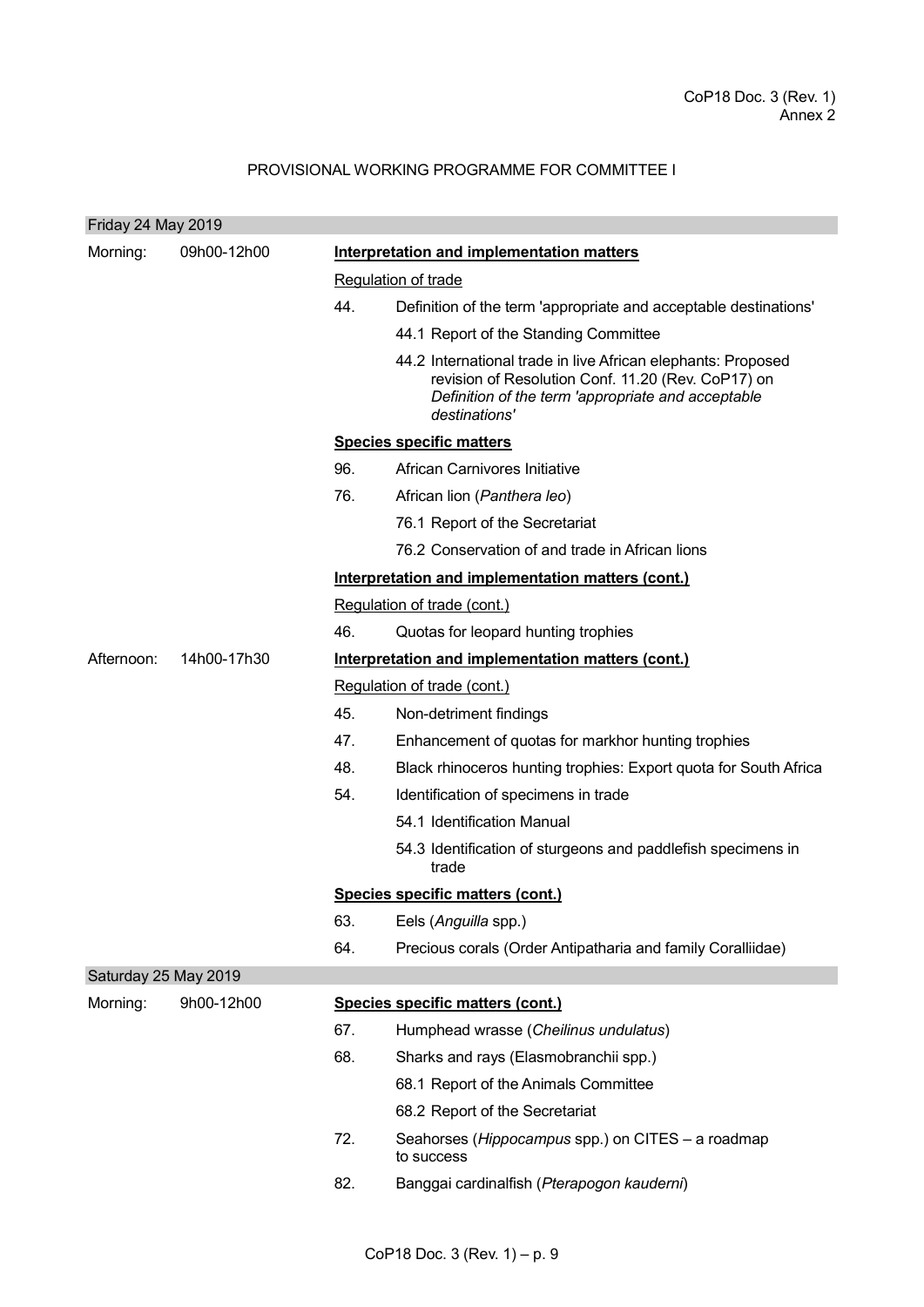|                    |             | 94.  | Conservation management of and trade in marine ornamental<br>fishes                                                                                        |
|--------------------|-------------|------|------------------------------------------------------------------------------------------------------------------------------------------------------------|
|                    |             | 85.  | Queen conch (Strombus gigas)                                                                                                                               |
|                    |             |      | <b>Strategic matters</b>                                                                                                                                   |
|                    |             | 12.  | Securing better implementation of marine fish species listings in<br>the Appendices                                                                        |
| Afternoon:         | 14h00-17h30 |      | Species specific matters (cont.)                                                                                                                           |
|                    |             | 87.  | Conservation of the Titicaca water frog (Telmatobius culeus)                                                                                               |
|                    |             | 62.  | Draft decisions on the conservation of amphibians (Amphibia)                                                                                               |
|                    |             | 66.  | Trade in Boswellia spp. (Burseraceae)                                                                                                                      |
|                    |             | 70.  | Hawksbill turtle (Eretmochelys imbricata) and other marine turtles<br>(Cheloniidae and Dermochelyidae)                                                     |
|                    |             | 73.  | Great apes (Hominidae spp.)                                                                                                                                |
| Sunday 26 May 2019 |             |      |                                                                                                                                                            |
| Morning:           | 09h00-12h00 |      | Species specific matters (cont.)                                                                                                                           |
|                    |             | 75.  | Pangolins (Manis spp.)                                                                                                                                     |
|                    |             | 79.  | Songbird trade and conservation management (Passeriformes)                                                                                                 |
|                    |             | 81.  | African grey parrots (Psittacus erithacus)                                                                                                                 |
|                    |             | 84.  | Helmeted hornbill (Rhinoplax vigil)                                                                                                                        |
|                    |             | 86.  | Saiga antelope (Saiga spp.)                                                                                                                                |
| Afternoon:         | 14h00-17h30 |      | Species specific matters (cont.)                                                                                                                           |
|                    |             | 65.  | Implementation of Resolution Conf. 16.10 on Implementation of<br>the Convention for agarwood-producing taxa [Aquilaria spp. and<br>Gyrinops spp.]          |
|                    |             | 74.  | Rosewood timber species [Leguminosae (Fabaceae)]                                                                                                           |
|                    |             | 80.  | African cherry (Prunus africana)                                                                                                                           |
|                    |             | 93.  | Neotropical tree species                                                                                                                                   |
|                    |             |      | <b>Strategic matters (cont.)</b>                                                                                                                           |
|                    |             | 16.  | CITES tree species programme                                                                                                                               |
| Monday 27 May 2019 |             |      |                                                                                                                                                            |
| Morning:           | 09h00-12h00 |      | Species specific matters (cont.)                                                                                                                           |
|                    |             | 89.  | Totoaba (Totoaba macdonaldi)                                                                                                                               |
|                    |             | 90.  | Black Sea bottlenose dolphin (Tursiops truncatus ponticus)                                                                                                 |
|                    |             | 92.  | Appendix-I listed species                                                                                                                                  |
|                    |             | 97.  | West African vulture trade and conservation management                                                                                                     |
|                    |             |      | Maintenance of the Appendices                                                                                                                              |
|                    |             | 99.  | Standard nomenclature                                                                                                                                      |
|                    |             | 104. | Review of Resolution Conf. 10.9 on Consideration of proposals<br>for the transfer of African elephant populations from Appendix I to<br><b>Appendix II</b> |
| Afternoon:         | 14h00-17h30 |      | <b>Proposals to amend the Appendices</b>                                                                                                                   |
|                    |             | 105. | Proposals to amend Appendices I and II                                                                                                                     |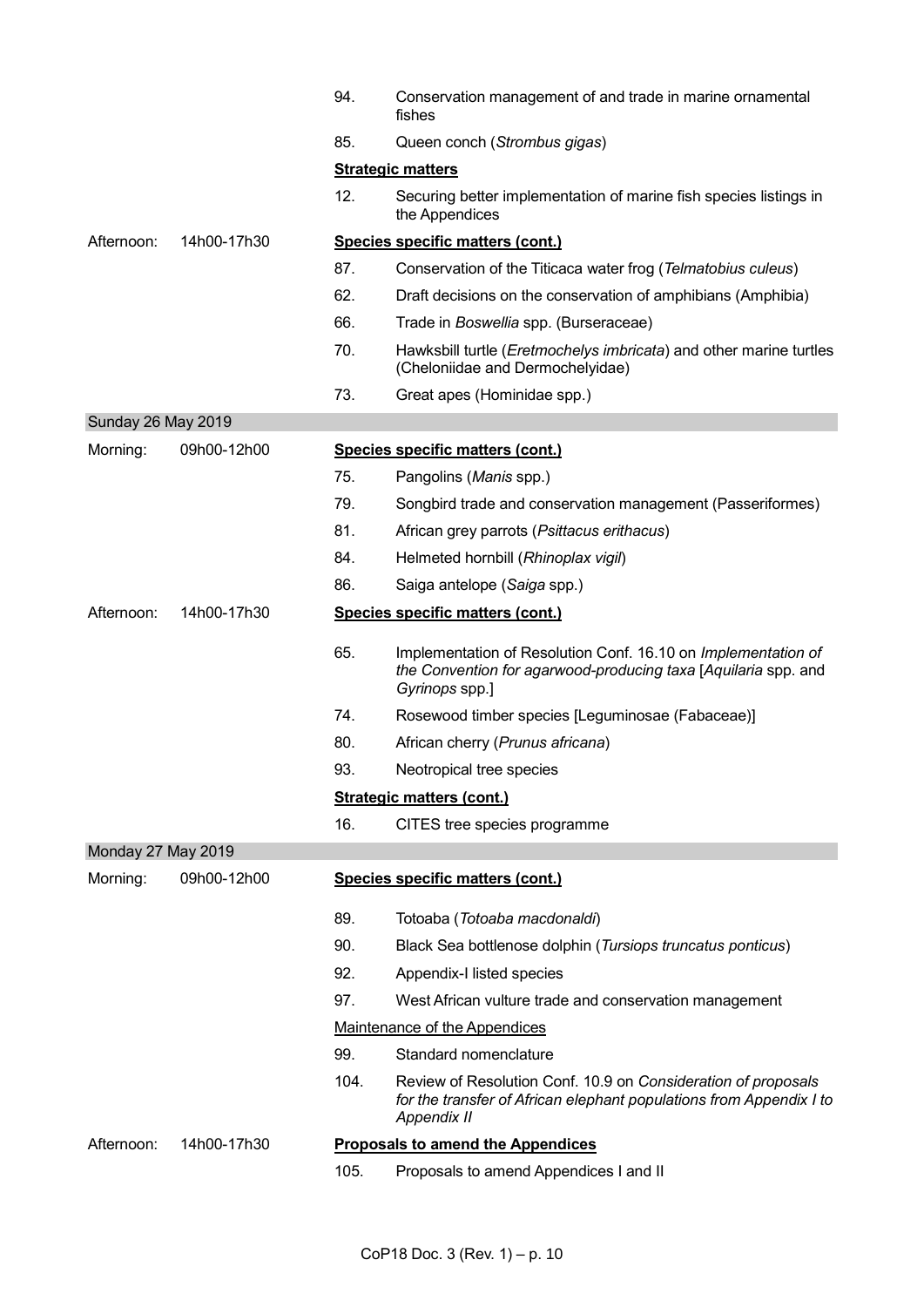| Tuesday 28 May 2019  |                                           |      |                                           |
|----------------------|-------------------------------------------|------|-------------------------------------------|
| Morning:             | 09h00-12h00                               |      | Proposals to amend the Appendices (cont.) |
|                      | and                                       | 105. | Proposals to amend Appendices I and II    |
| Afternoon:           | 14h00-17h30                               |      |                                           |
|                      | Wednesday 29 May and Thursday 30 May 2019 |      |                                           |
|                      |                                           |      | No official meetings                      |
| Friday 31 May 2019   |                                           |      |                                           |
| Morning:             | 09h00-12h00                               |      | Proposals to amend the Appendices (cont.) |
|                      | and                                       | 105. | Proposals to amend Appendices I and II    |
| Afternoon:           | 14h00-17h30                               |      |                                           |
| Saturday 1 June 2019 |                                           |      |                                           |
| Morning:             | 09h00-12h00                               |      | Proposals to amend the Appendices (cont.) |
|                      | and                                       | 105. | Proposals to amend Appendices I and II    |
| Afternoon:           | 14h00-17h30                               |      |                                           |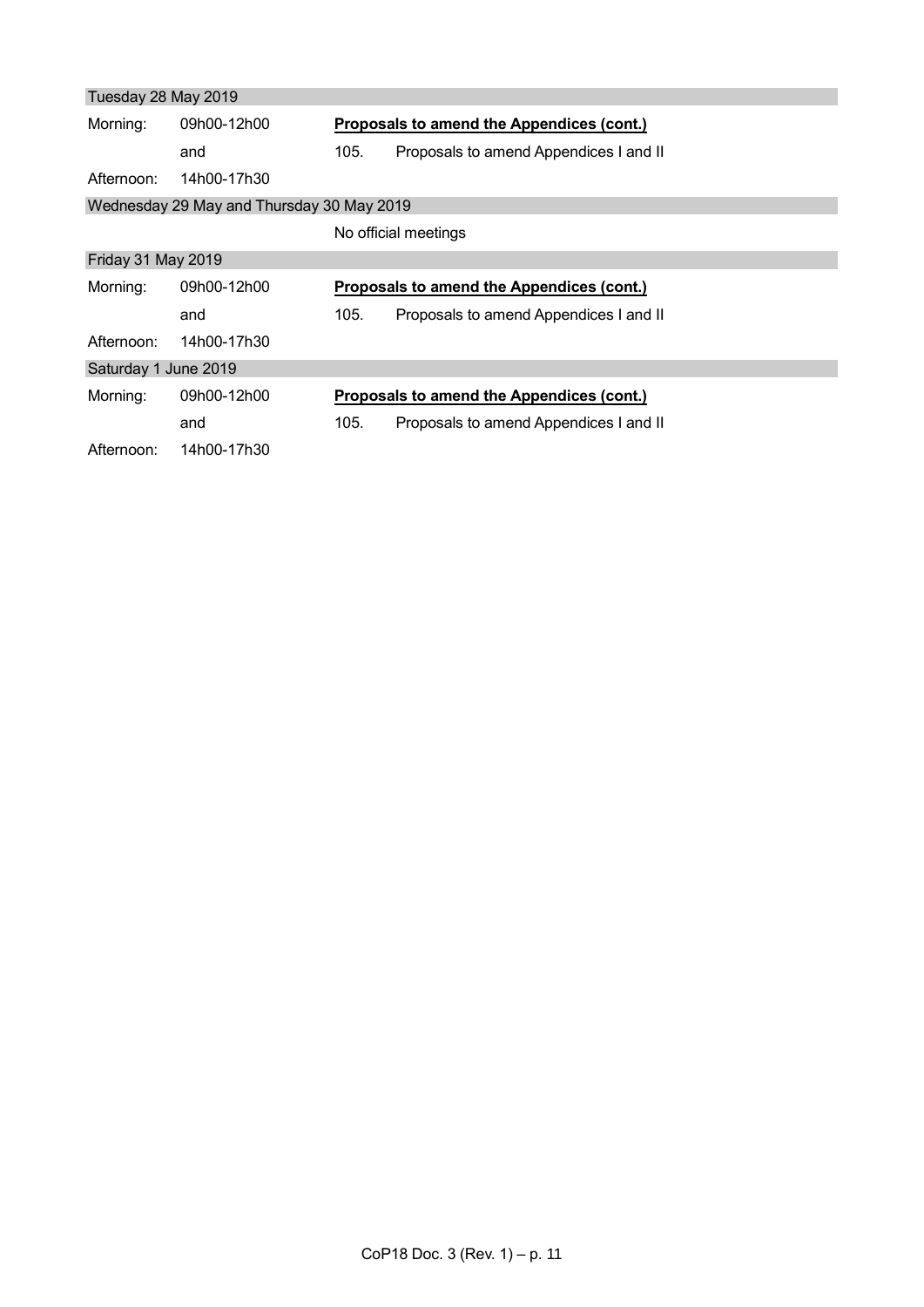# PROVISIONAL WORKING PROGRAMME FOR COMMITTEE II

| Friday 24 May 2019   |             |     |                                                                                                             |
|----------------------|-------------|-----|-------------------------------------------------------------------------------------------------------------|
| Morning:             | 09h00-12h00 |     | <b>Administrative and financial matters</b>                                                                 |
|                      |             | 4.  | <b>Rules of Procedure</b>                                                                                   |
|                      |             |     | 4.2 Review of the Rules of Procedure                                                                        |
|                      |             | 7.  | Administration, finance and budget of the Secretariat and of<br>meetings of the Conference of the Parties   |
|                      |             |     | 7.1 Administration of the Secretariat                                                                       |
|                      |             |     | Report of the Executive Director of UNEP on administrative<br>7.2<br>and other matters                      |
|                      |             |     | 7.3<br>Financial reports for 2017-2019                                                                      |
|                      |             |     | 7.4<br>Budget and work programme for 2020 to 2022                                                           |
|                      |             |     | 7.5 Access to funding, including GEF funding                                                                |
|                      |             |     | Sponsored delegates project<br>7.6                                                                          |
|                      |             | 8.  | Draft resolution on language strategy for the Convention                                                    |
|                      |             |     | <b>Strategic matters</b>                                                                                    |
|                      |             | 10. | CITES Strategic Vision post-2020                                                                            |
|                      |             | 11. | Review of the Convention                                                                                    |
|                      |             | 13. | Revision of Resolution Conf. 11.1 (Rev. CoP17) on<br><b>Establishment of committees</b>                     |
|                      |             | 14. | Potential conflicts of interest in the Animals and<br><b>Plants Committees</b>                              |
| Afternoon:           | 14h00-17h30 |     | <b>Strategic matters (cont.)</b>                                                                            |
|                      |             | 15. | Cooperation with organizations and multilateral environmental<br>agreements                                 |
|                      |             |     | 15.1 Cooperation with other biodiversity-related conventions                                                |
|                      |             |     | 15.2 Commission for the Conservation of Antarctic Marine Living<br>Resources (CCAMLR)                       |
|                      |             |     | 15.3 Global Strategy for Plant Conservation                                                                 |
|                      |             |     | 15.4 Intergovernmental Science-Policy Platform on Biodiversity<br>and Ecosystem Services                    |
|                      |             |     | 15.5 International Consortium on Combating Wildlife Crime                                                   |
|                      |             |     | 15.6 Cooperation between CITES and the World Heritage<br>Convention                                         |
|                      |             |     | <b>Species specific matters</b>                                                                             |
|                      |             | 95. | Guidance materials, activities and tools aimed at enhancing<br>Parties' capacity to regulate bushmeat trade |
| Saturday 25 May 2019 |             |     |                                                                                                             |
| Morning:             | 09h00-12h00 |     | <b>Strategic matters (cont.)</b>                                                                            |
|                      |             | 17. | <b>Rural communities</b>                                                                                    |
|                      |             |     | 17.1 Report of the Standing Committee                                                                       |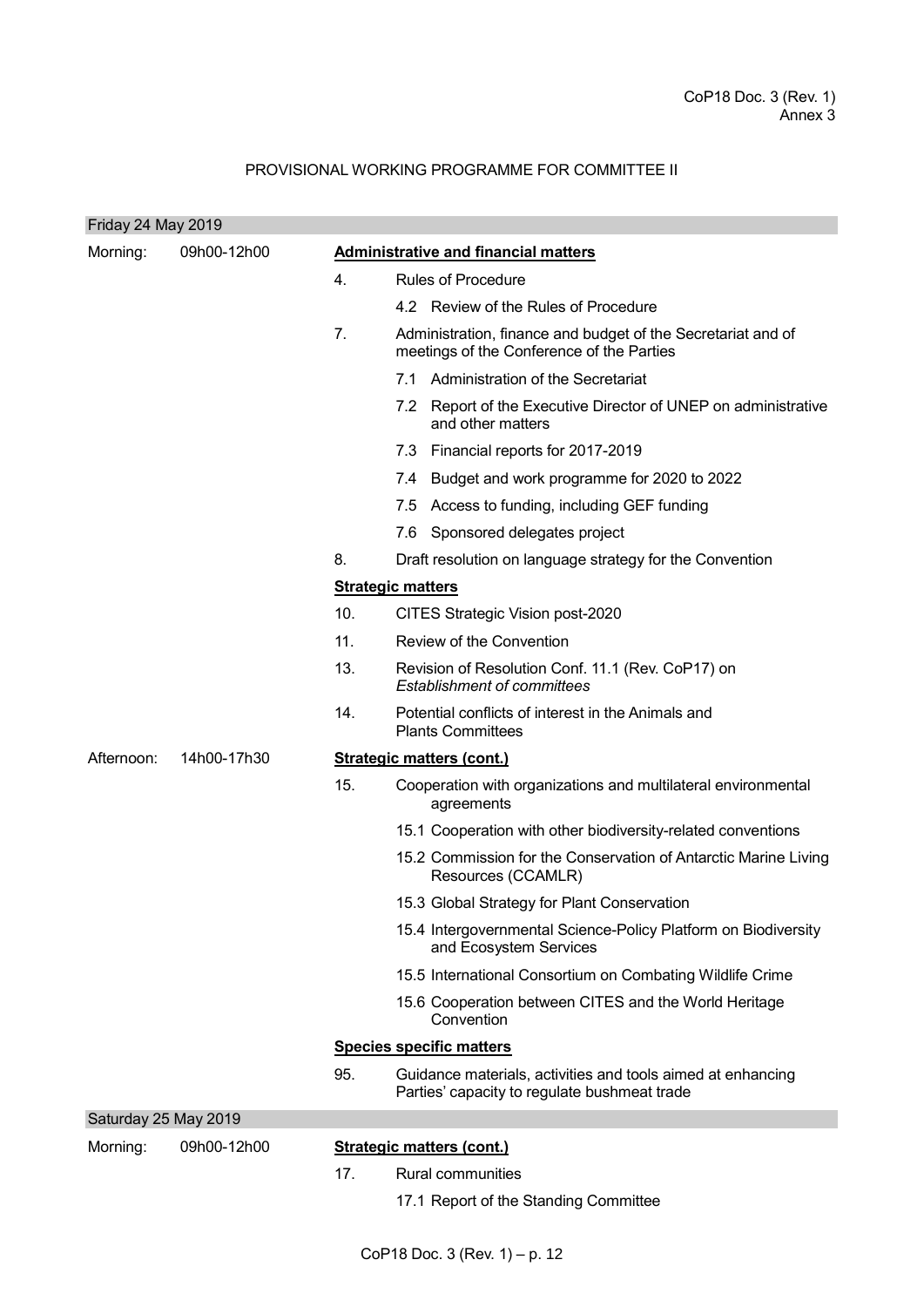|                    |             |     | 17.2 Proposed amendments to Resolution Conf. 4.6<br>(Rev. CoP17) and Resolution Conf. 9.24 (Rev. CoP17)          |
|--------------------|-------------|-----|------------------------------------------------------------------------------------------------------------------|
|                    |             |     | 17.3 Participatory mechanism for rural communities                                                               |
|                    |             | 18. | <b>CITES and livelihoods</b>                                                                                     |
|                    |             |     | 18.1 Report of the Secretariat                                                                                   |
|                    |             |     | 18.2 Proposal by Peru                                                                                            |
|                    |             |     | 18.3 Proposed amendments to Resolution Conf. 9.24<br>(Rev. CoP17)                                                |
|                    |             | 19. | Food security and livelihoods                                                                                    |
| Afternoon:         | 14h00-17h30 |     | <b>Strategic matters (cont.)</b>                                                                                 |
|                    |             | 20. | Demand reduction strategies to combat illegal trade in<br><b>CITES-listed species</b>                            |
|                    |             | 21. | Capacity building and identification materials                                                                   |
|                    |             |     | 21.1 Capacity-building and identification materials                                                              |
|                    |             |     | 21.2 Capacity-building activities specified in Resolutions and<br>Decisions                                      |
|                    |             |     | 21.3 Framework to facilitate coordination, transparency and<br>accountability of CITES capacity-building efforts |
|                    |             |     | Interpretation and implementation matters                                                                        |
|                    |             |     | General compliance and enforcement                                                                               |
|                    |             | 26. | National laws for implementation of the Convention                                                               |
| Sunday 26 May 2019 |             |     |                                                                                                                  |
| Morning:           | 09h00-12h00 |     | Interpretation and implementation matters (cont.)                                                                |
|                    |             |     | General compliance and enforcement (cont.)                                                                       |
|                    |             | 27. | CITES compliance matters                                                                                         |
|                    |             | 28. | Compliance Assistance Programme                                                                                  |
|                    |             | 29. | <b>Country-wide Significant Trade Reviews</b>                                                                    |
|                    |             | 30. | Compliance in relation to Malagasy ebonies (Diospyros spp.) and<br>palisanders and rosewoods (Dalbergia spp.)    |
|                    |             |     | 30.1 Report of Madagascar                                                                                        |
|                    |             |     | 30.2 Report of the Standing Committee                                                                            |
|                    |             |     |                                                                                                                  |
|                    |             | 31. | Domestic markets for frequently illegally traded specimens                                                       |
| Afternoon:         | 14h00-17h30 |     | Interpretation and implementation matters (cont.)                                                                |
|                    |             |     | General compliance and enforcement (cont.)                                                                       |
|                    |             | 32. | <b>Enforcement matters</b>                                                                                       |
|                    |             | 33. | Combating wildlife cybercrime                                                                                    |
|                    |             |     | 33.1 Report of the Secretariat                                                                                   |
|                    |             |     | 33.2 Report of the Standing Committee                                                                            |
|                    |             | 34. | Wildlife crime enforcement support in West and Central Africa                                                    |
|                    |             | 35. | Disposal of confiscated specimens                                                                                |
|                    |             | 36. | Storage and management of illegal trade data collected through<br>the Parties' annual illegal trade reports      |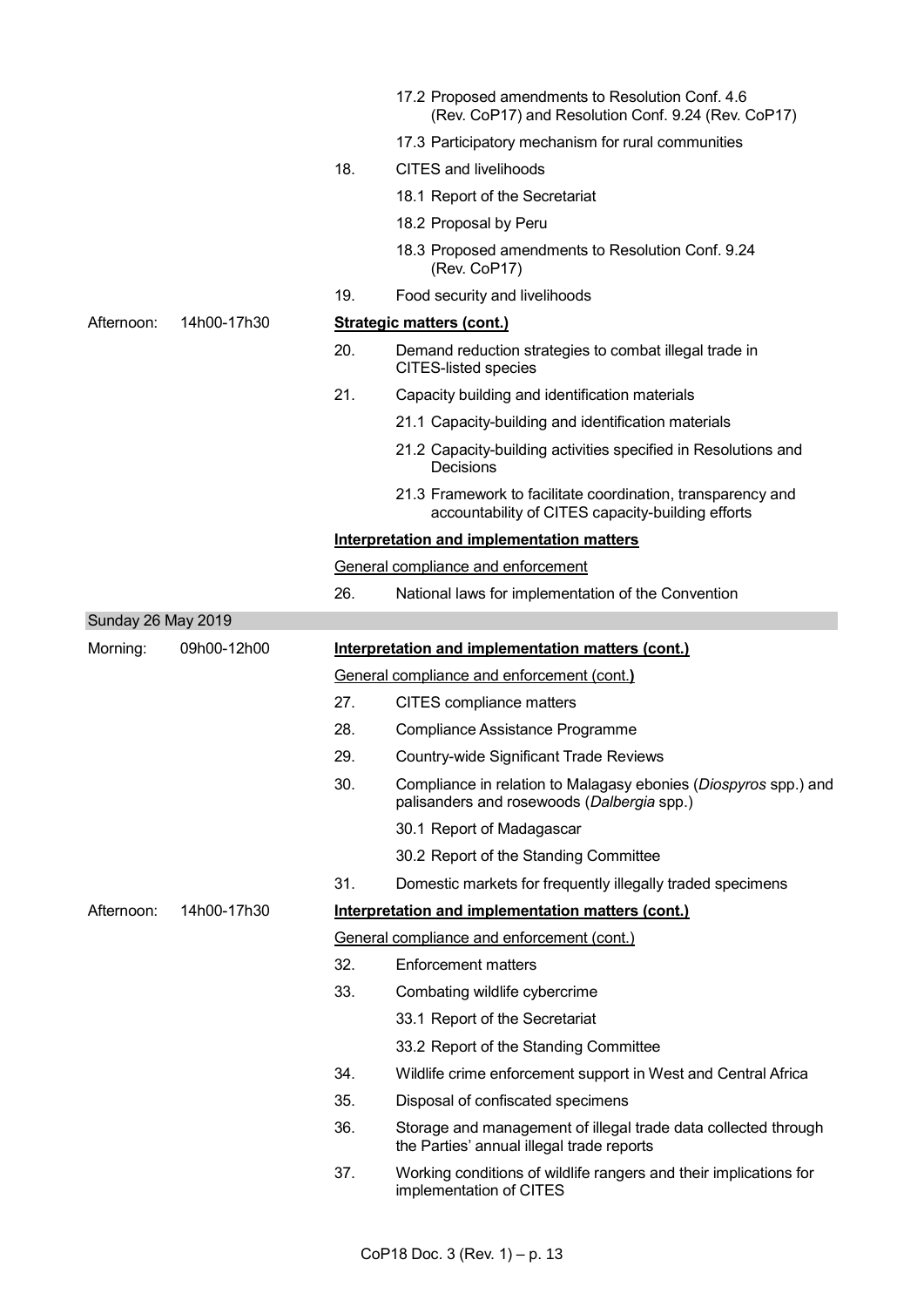| Monday 27 May 2019  |             |     |                                                                                                                                                     |  |  |
|---------------------|-------------|-----|-----------------------------------------------------------------------------------------------------------------------------------------------------|--|--|
| Morning:            | 09h00-12h00 |     | Species specific matters (cont.)                                                                                                                    |  |  |
|                     |             | 69. | Elephants (Elephantidae spp.)                                                                                                                       |  |  |
|                     |             |     | 69.1 Implementation of Resolution Conf. 10.10 (Rev. CoP17) on<br>Trade in elephant specimens                                                        |  |  |
|                     |             |     | 69.2 Report on Monitoring the Illegal Killing of Elephants (MIKE)                                                                                   |  |  |
|                     |             |     | 69.3 Report on the Elephant Trade Information System (ETIS)                                                                                         |  |  |
|                     |             |     | 69.4 Ivory stockpiles: proposed revision of Resolution<br>Conf. 10.10 (Rev. CoP17) on Trade in elephant specimens                                   |  |  |
|                     |             |     | 69.5 Implementing aspects of Resolution Conf. 10.10<br>(Rev. CoP17) on the closure of domestic ivory markets                                        |  |  |
|                     |             | 83. | Rhinoceroses (Rhinocerotidae spp.)                                                                                                                  |  |  |
|                     |             |     | 83.1 Report of the Standing Committee and the Secretariat                                                                                           |  |  |
|                     |             |     | 83.2 Revisions to Resolution Conf. 9.14 (Rev. CoP17) on<br>Conservation of and trade in African and Asian<br>rhinoceroses, and associated decisions |  |  |
|                     |             |     | Interpretation and implementation matters (cont.)                                                                                                   |  |  |
|                     |             |     | <b>Regulation of trade</b>                                                                                                                          |  |  |
|                     |             | 38. | Designation and roles of Management Authorities                                                                                                     |  |  |
|                     |             | 39. | Guidance for making legal acquisition findings                                                                                                      |  |  |
|                     |             | 40. | Due diligence by CITES Parties and obligations of importing<br>countries                                                                            |  |  |
|                     |             | 41. | Electronic systems and information technologies                                                                                                     |  |  |
|                     |             | 42. | Traceability                                                                                                                                        |  |  |
| Afternoon:          | 14h00-17h30 |     | Interpretation and implementation matters (cont.)                                                                                                   |  |  |
|                     |             |     | Regulation of trade (cont.)                                                                                                                         |  |  |
|                     |             | 43. | Specimens produced from synthetic or cultured DNA                                                                                                   |  |  |
|                     |             | 49. | Implications of the transfer of a species to Appendix I                                                                                             |  |  |
|                     |             |     | 49.1 Report of the Secretariat                                                                                                                      |  |  |
|                     |             |     | 49.2 Trade in 'pre-Appendix-I' specimen                                                                                                             |  |  |
|                     |             | 50. | Amendments to Resolution Conf. 10.13 (Rev. CoP15) on<br>Implementation of the Convention for timber species                                         |  |  |
|                     |             | 51. | Stocks and stockpiles                                                                                                                               |  |  |
| Tuesday 28 May 2019 |             |     |                                                                                                                                                     |  |  |
| Morning:            | 09h00-12h00 |     | Interpretation and implementation matters (cont.)                                                                                                   |  |  |
|                     |             |     | Regulation of trade (cont.)                                                                                                                         |  |  |
|                     |             | 52. | Introduction from the sea                                                                                                                           |  |  |
|                     |             | 53. | Purpose codes on CITES permits and certificates                                                                                                     |  |  |
|                     |             | 54. | Identification of specimens in trade                                                                                                                |  |  |
|                     |             |     | 54.2 Identification of CITES-listed tree species                                                                                                    |  |  |
|                     |             | 55. | CITES implementation for trade in medicinal plant species                                                                                           |  |  |
|                     |             |     | <b>Exemptions and special trade provisions</b>                                                                                                      |  |  |
|                     |             | 56. | Simplified procedure for permits and certificates                                                                                                   |  |  |
|                     |             |     | Species specific matters (cont.)                                                                                                                    |  |  |